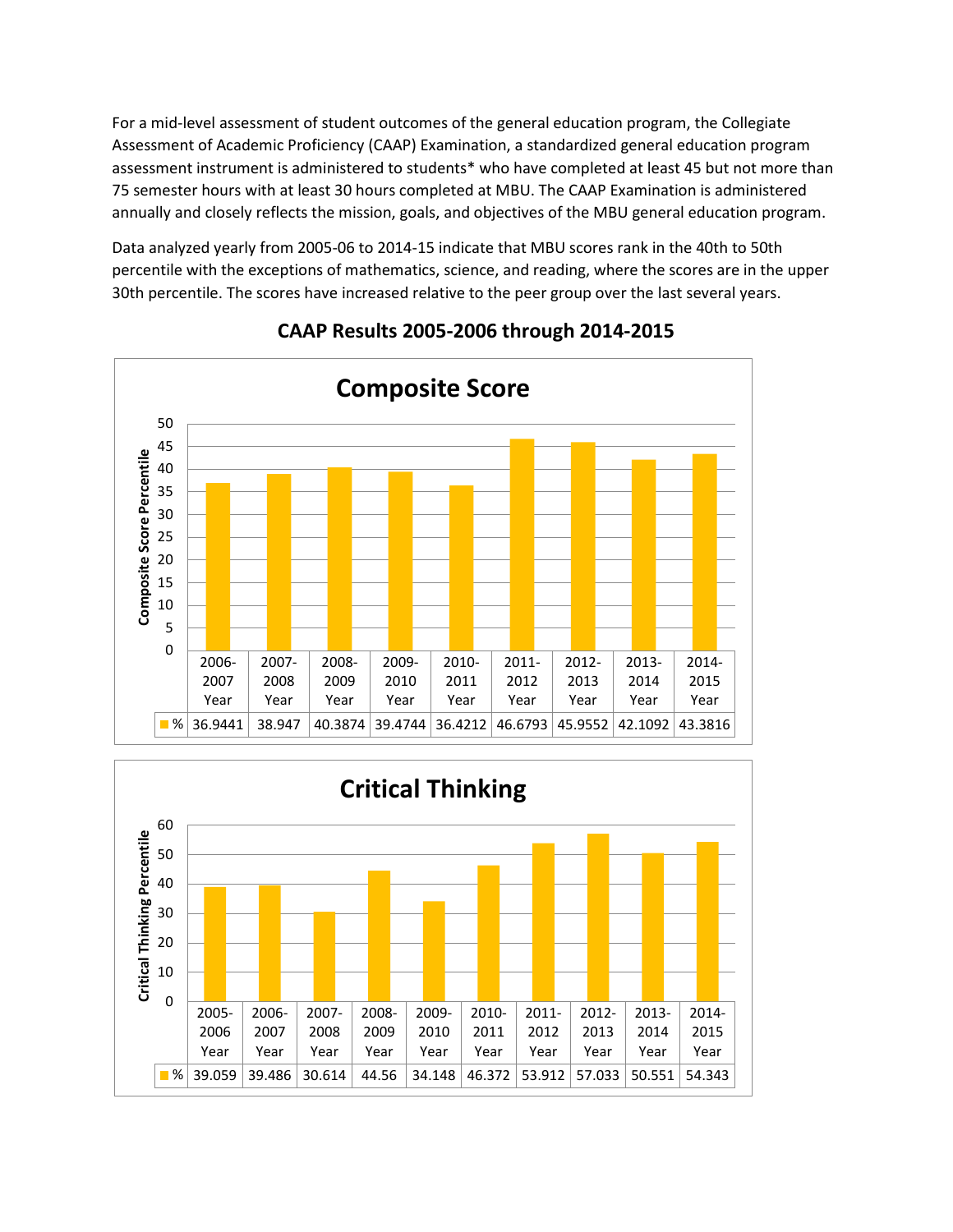

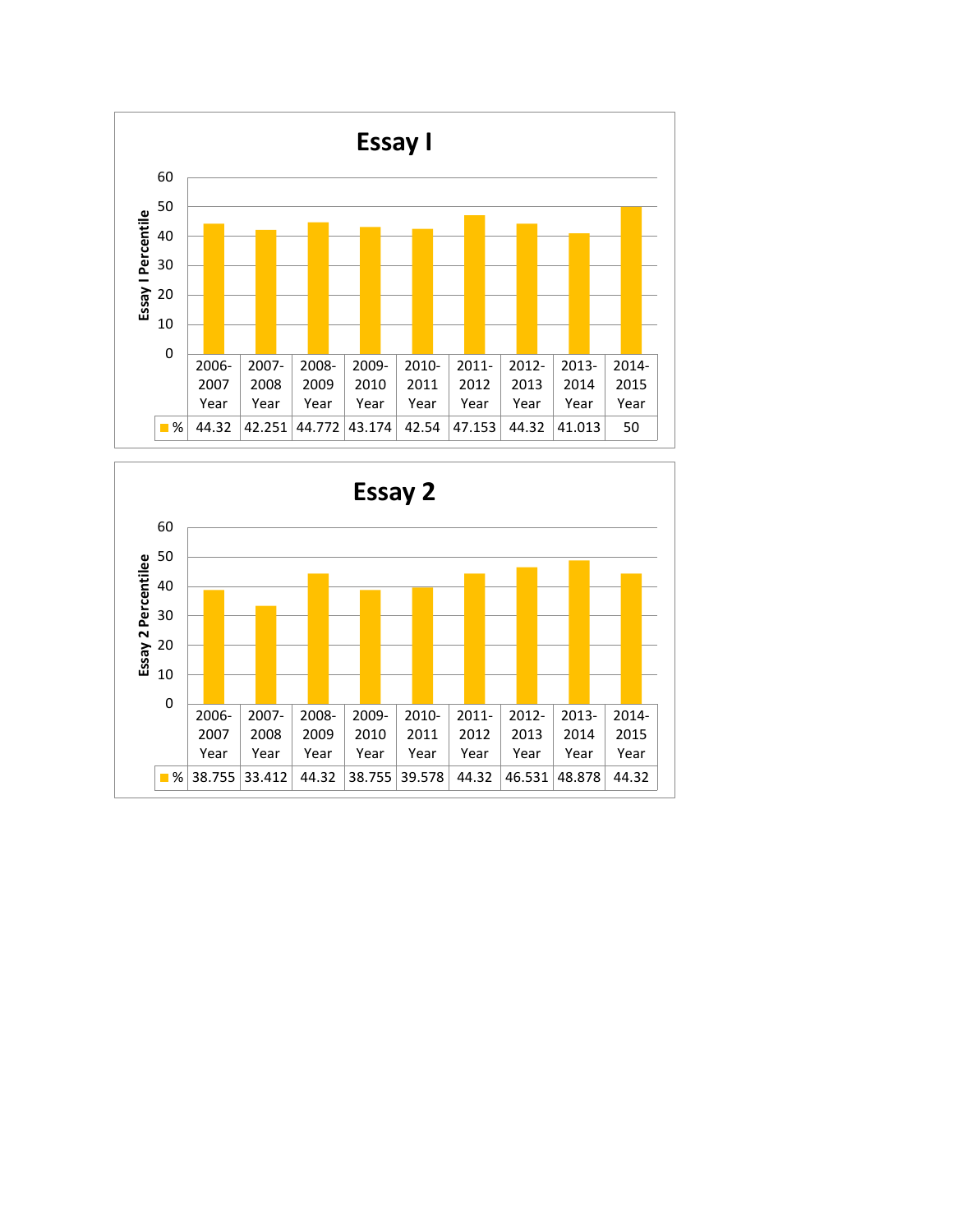

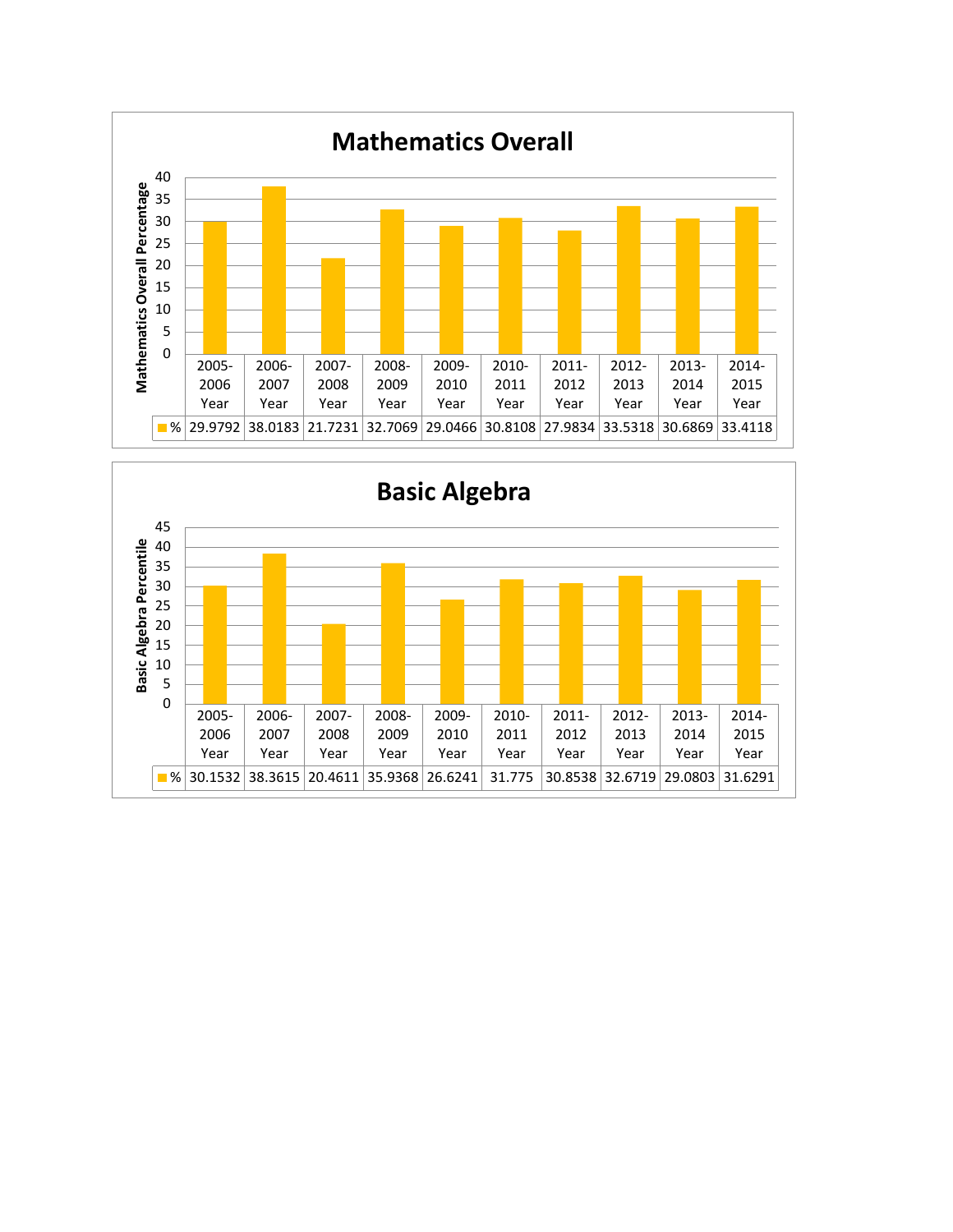

Basic Algebra versus College Algebra

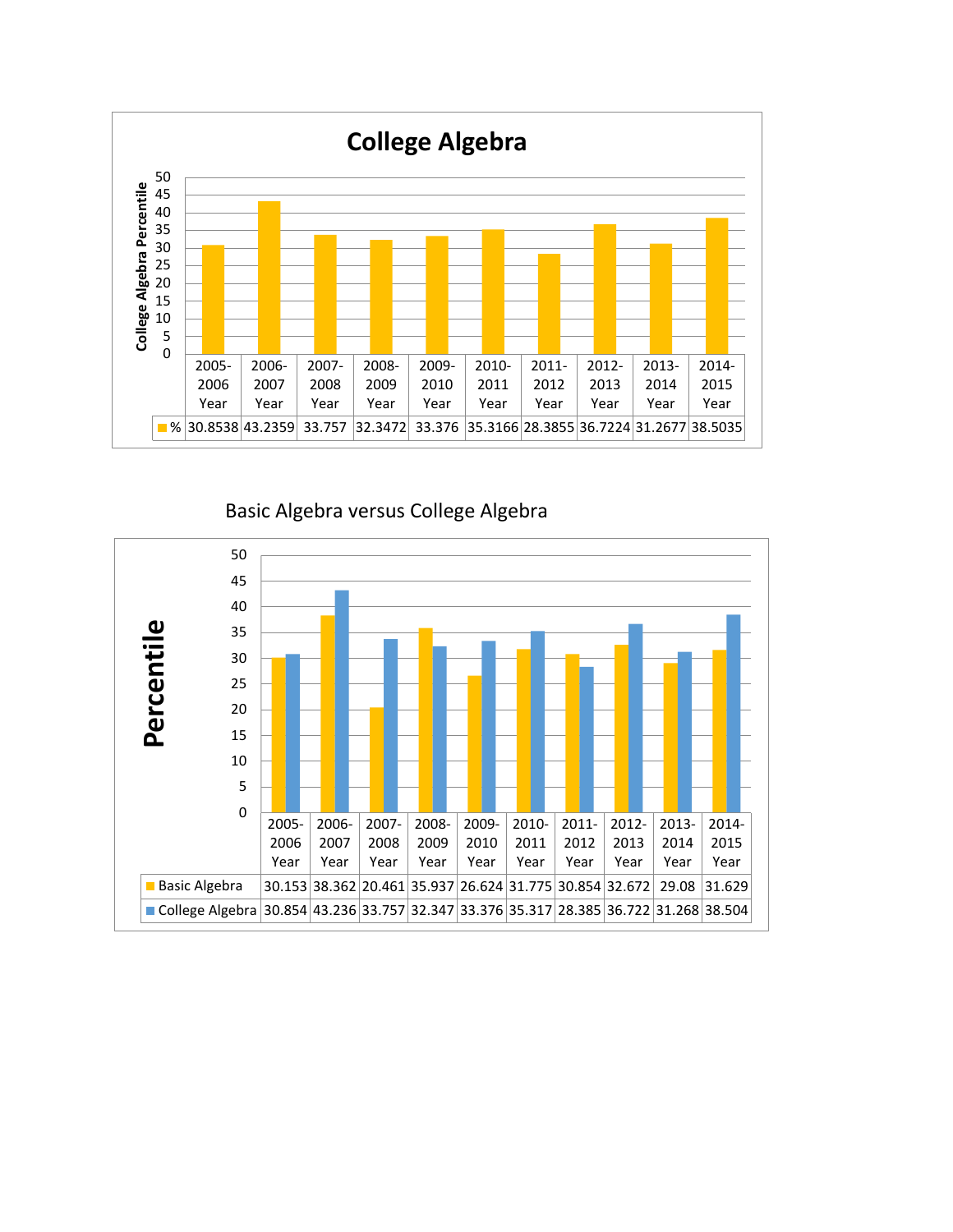

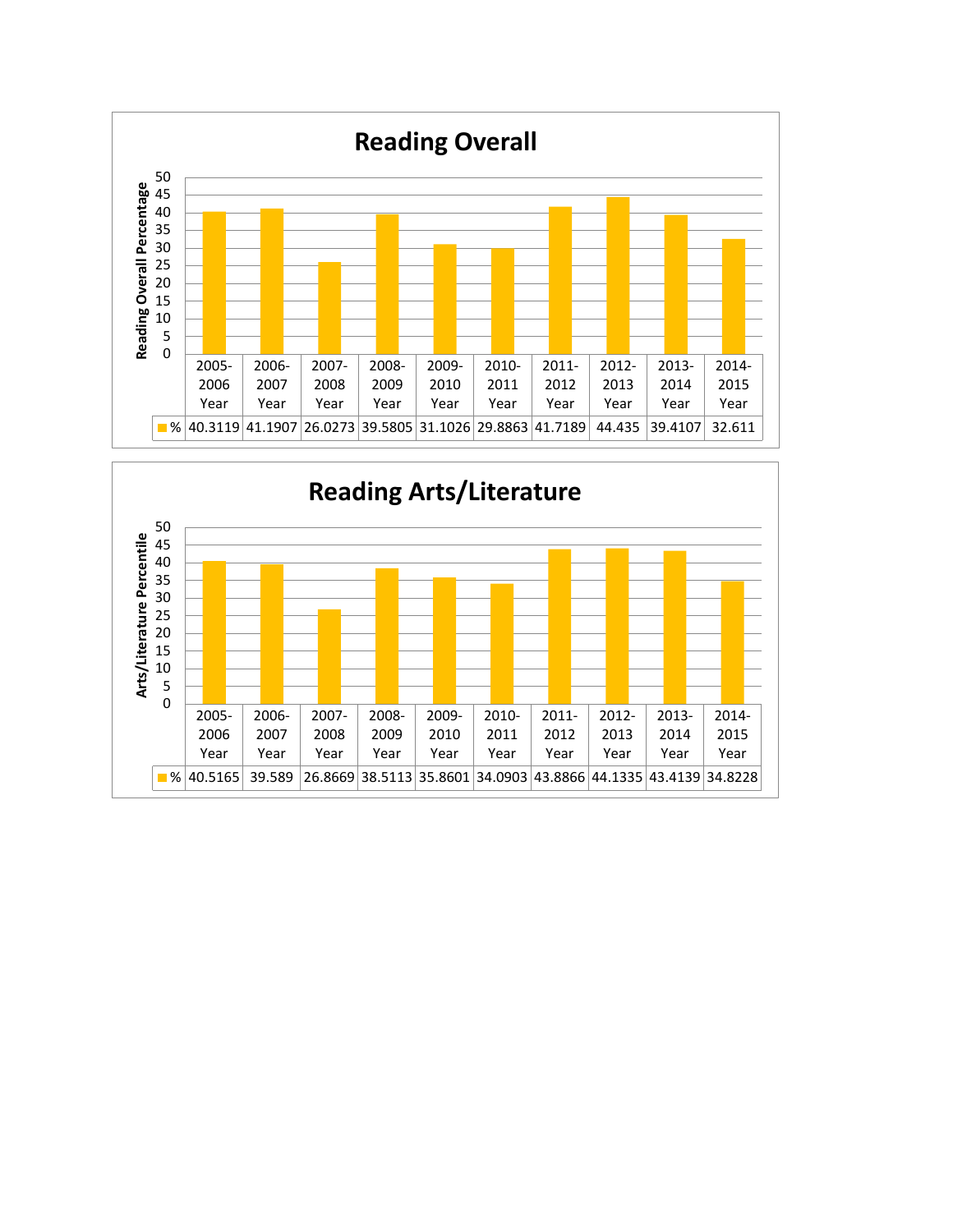